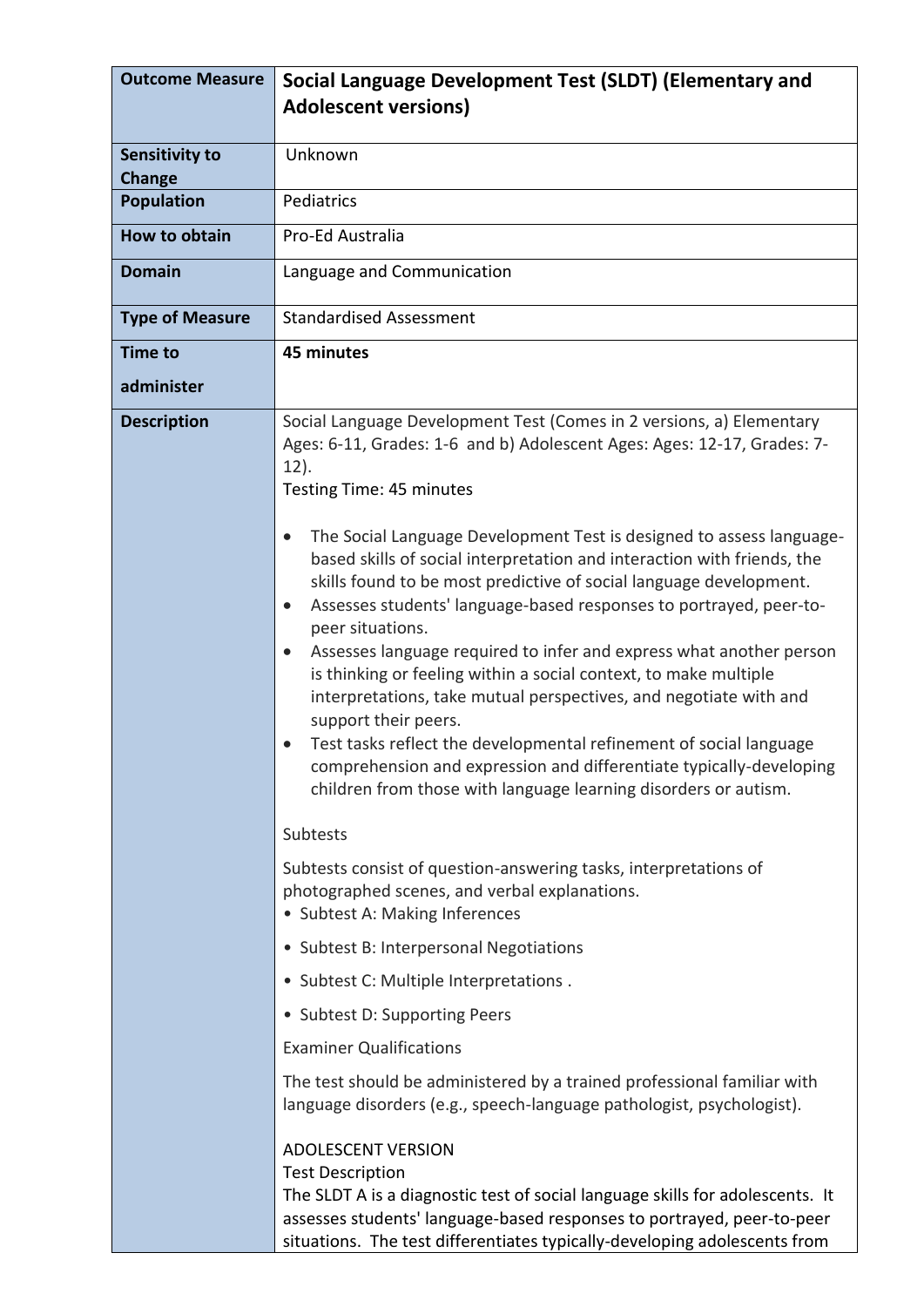|                   | those with language learning disorders or autism. There are five subtests<br>with 12 items each: Making Inferences, Interpreting Social Language,<br>Problem Solving, Social Interpretation, and Interpreting Ironic<br>Statements. Test stimuli include photographs, scenarios presented<br>verbally by the examiner, and audio recordings of a CD.<br>Subtests<br><b>Subtest A: Making Inferences</b><br>Subtest B: Interpreting Social Language<br>٠<br>Subtest C: Problem Solving (Stating and Justifying Solutions)<br>$\bullet$<br>Subtest D: Social Interaction<br>Subtest E: Interpreting Ironic Statements<br>$\bullet$<br><b>Examiner Qualifications</b><br>The test should be administered by a trained professional familiar with<br>language disorders (e.g., speech-language pathologist, psychologist)<br>because careful interpretation of the responses is required.<br>Testing Time: 45 minutes<br>Raw scores convert to:<br>Age Equivalents<br>$\circ$<br><b>Percentile Ranks</b><br>$\circ$<br><b>Standard Scores</b><br>$\circ$                                                                                                                                                                                                                                                                                                                                                                                                                                                                                                                                                                            |
|-------------------|---------------------------------------------------------------------------------------------------------------------------------------------------------------------------------------------------------------------------------------------------------------------------------------------------------------------------------------------------------------------------------------------------------------------------------------------------------------------------------------------------------------------------------------------------------------------------------------------------------------------------------------------------------------------------------------------------------------------------------------------------------------------------------------------------------------------------------------------------------------------------------------------------------------------------------------------------------------------------------------------------------------------------------------------------------------------------------------------------------------------------------------------------------------------------------------------------------------------------------------------------------------------------------------------------------------------------------------------------------------------------------------------------------------------------------------------------------------------------------------------------------------------------------------------------------------------------------------------------------------------------------|
| <b>Properties</b> | <b>Standardization and Statistics</b><br>Two studies were conducted on the Social Language Development Test<br>Elementary: the item pool and standardization studies.<br>The item pool study consisted of 390 subjects. The test was standardized<br>on 1,104 subjects that represented the latest National Census for race,<br>gender, age, and educational placement. In addition, 352 subjects with<br>language learning disorders and autism spectrum disorders were used in<br>the validity studies.<br>Reliability-established by the use of the following for all subtests<br>and the total test at all age levels:<br><b>SEM</b><br>$\circ$<br>Inter-Rater Reliability<br>$\circ$<br>Test-Retest<br>$\circ$<br>Reliability Based on Item Homogeneity (KR20)<br>$\circ$<br>The test-retest coefficient is .79 for the total test, the SEM is 11. 26 for the<br>total test and the KR20 coefficient is .93. Given the uniqueness of the test,<br>the clinical population, and scoring criteria, the reliability is considered<br>highly satisfactory.<br>Validity-established by the use of construct and contrasted group<br>validity.<br>Contrast Groups (t-values)<br>$\circ$<br><b>Point Biserial Correlations</b><br>$\circ$<br>Subtest Intercorrelations<br>$\circ$<br><b>Correlations Between Subtests and Total Test</b><br>$\circ$<br>Results revealed highly satisfactory levels of item consistency<br>(88%). Internal consistency estimates are clearly satisfactory. The test<br>differentiates students with language disorders or autism spectrum<br>disorders from students developing language normally. |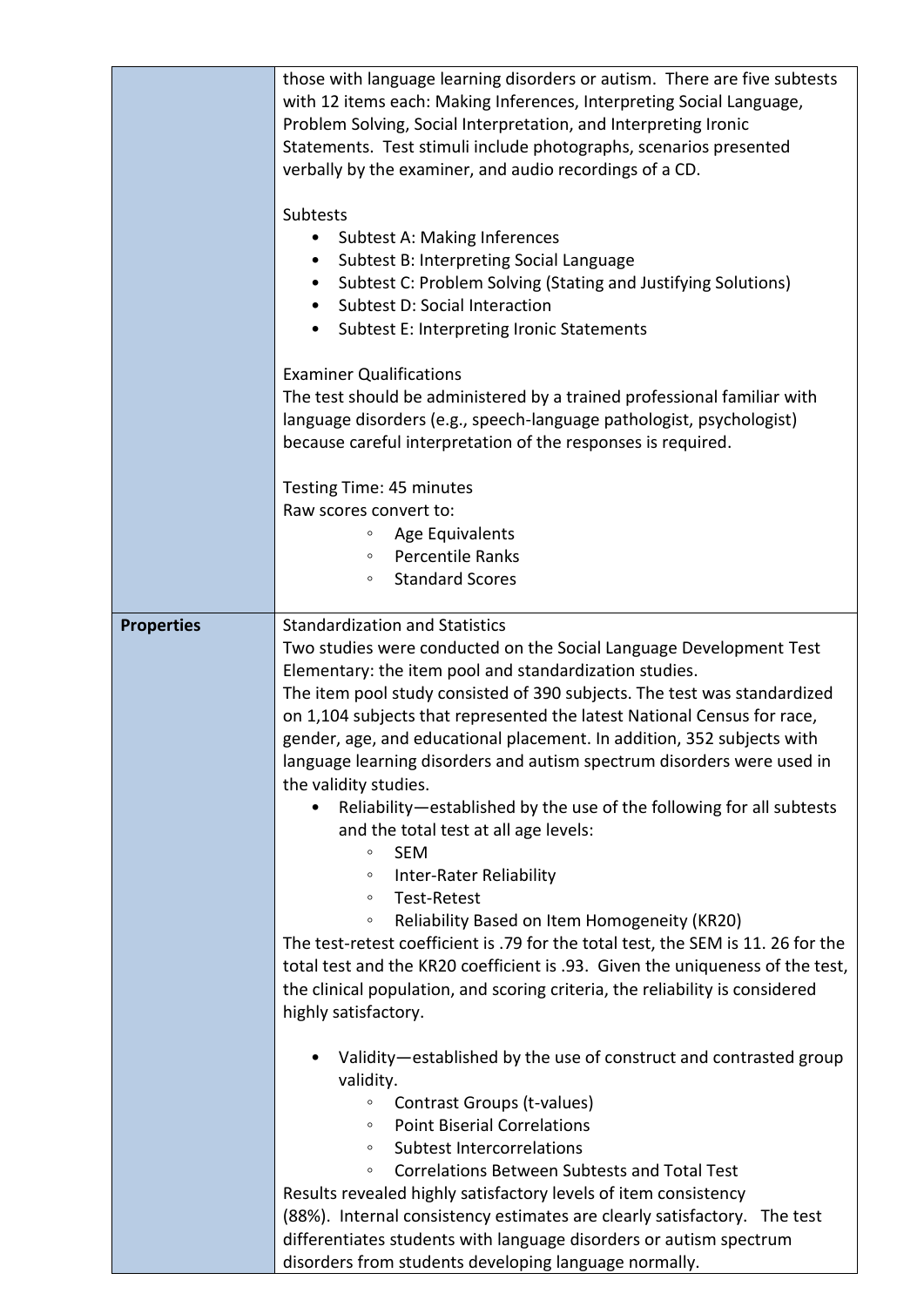- Race/Socioeconomic Group Difference Analyses—conducted at the item and subtest levels. The analysis of performance differences among race/socioeconomic groups was conducted at the subtest level.
	- Z-tests Chi Square analysis at the subtest level
	- Analysis of Variance (ANOVA) F-tests

The low percentage (1%) for race and small number of race/SES differences, indicate that neither is a strong impact on the Social Language Development Test Elementary at the item level

## ADOLESCENT VERSION

Standardization and Statistics

Two studies were conducted on The Social Language Development Test Adolescent – the item pool and standardization studies.

The item pool study consisted of 500 subjects from every region of the country. The test was standardized on 834 subjects. For both studies, the subjects represented the latest national school population demographics from the latest National Census for race, gender, age, and educational placement. Test performances reflect typically-achieving students as well as those in subgroups found in the school population. In addition, 68 subjects with language disorders and autism spectrum disorders were used in the validity studies.

• Reliability—established by the use of the following for all subtests and the total test at all age levels:

- SEM
- Inter-Rater Reliability
- Test-Retest
- Reliability Based on Item Homogeneity (KR20)

The test-retest coefficient is .82 for the total test, the SEM is 4.66 for the total test and the KR20 coefficient is .92. Inter-Rater reliability is 85% for the total test. Given the uniqueness of the test, the clinical population, and scoring criteria, the reliability is considered highly satisfactory.

• Validity—established by the use of construct and contrasted group validity.

◦ Contrast Groups (t-values): test discriminates between subjects with normal social language development and subjects with autism and/or language impairment

◦ Point Biserial Correlations

◦ Subtest Intercorrelations

◦ Correlations Between Subtests and Total Test Results revealed highly satisfactory levels of item consistency (97%). Internal consistency estimates are clearly satisfactory. The test significantly discriminates between contrasted groups for every subtest and the total test. These results are highly satisfactory and substantiates that the test differentiates students with language disorders or autism spectrum disorders from students developing language normally.

• Race/Socioeconomic Group Difference Analyses—conducted at the item and subtest levels. The analysis of performance differences among race/socioeconomic groups was conducted at the subtest level.

◦ Z-tests Chi Square analysis at the subtest level